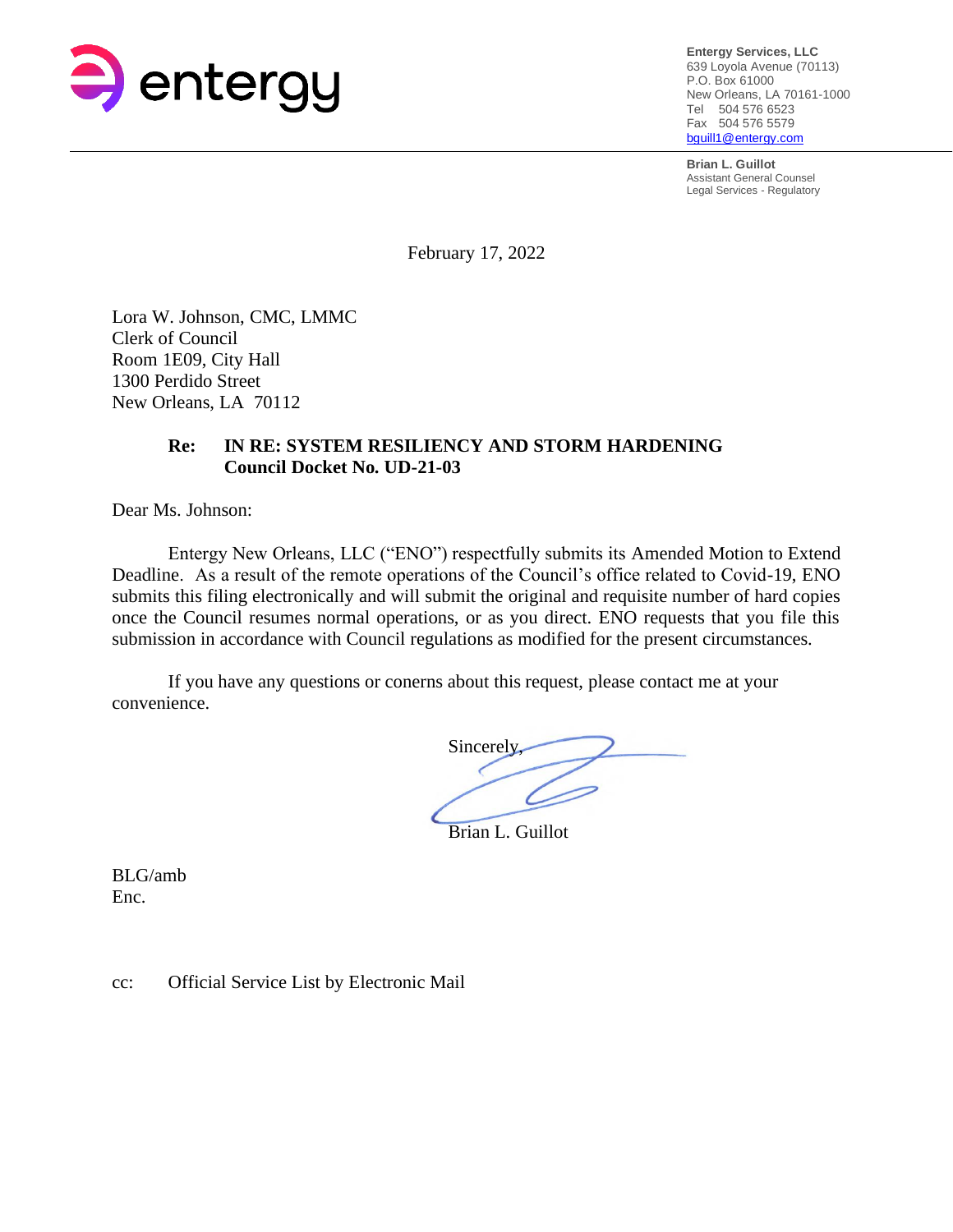## **BEFORE THE**

## **COUNCIL OF THE CITY OF NEW ORLEANS**

#### **IN RE: SYSTEM RESILIENCY AND STORM HARDENING ) ) DOCKET NO. UD-21-03**

### **ENTERGY NEW ORLEANS, LLC'S AMENDED MOTION TO EXTEND DEADLINE**

Entergy New Orleans, LLC ("ENO" or the "Company") respectfully submits this Amended Motion seeking to extend the March 1, 2022 deadline contained in Resolution R-21-401. While the original motion requested to move the current filing deadline of March 1, 2022 to August 31, 2022, ENO has consulted with its experts to determine whether anything can be done to accelerate its filing. While such an acceleration may require some scaling back of the analysis, at least for the initial filing, the Company believes that a filing by July 1, 2022 can be achieved; the Company further notes that this proposed deadline is the earliest that reasonably can be achieved consistent with the scope and scale of the supporting analysis that ENO envisions presenting to the Council to comply with the various terms of Resolution R-21-401. To help mitigate any timing concerns, ENO also commits to hosting two technical conferences, the first to be held in April 2022, and a second in June 2022, so that the parties (all parties are responsible for filing plans under Resolution R-21-401) can provide updates regarding their respective plans.

In its original motion, ENO explained in detail that the work to develop a comprehensive analysis that would support the Storm Hardening Plan contemplated in Resolution R-21-401 will not be completed by the current deadline. The Company explained that recommending an appropriate and optimal set of measures is important to avoid unnecessary costs to customers. The Company has stated that it needs additional time to produce an analysis that complies with the requirements of Resolution R-21-401, which specifically states as follows: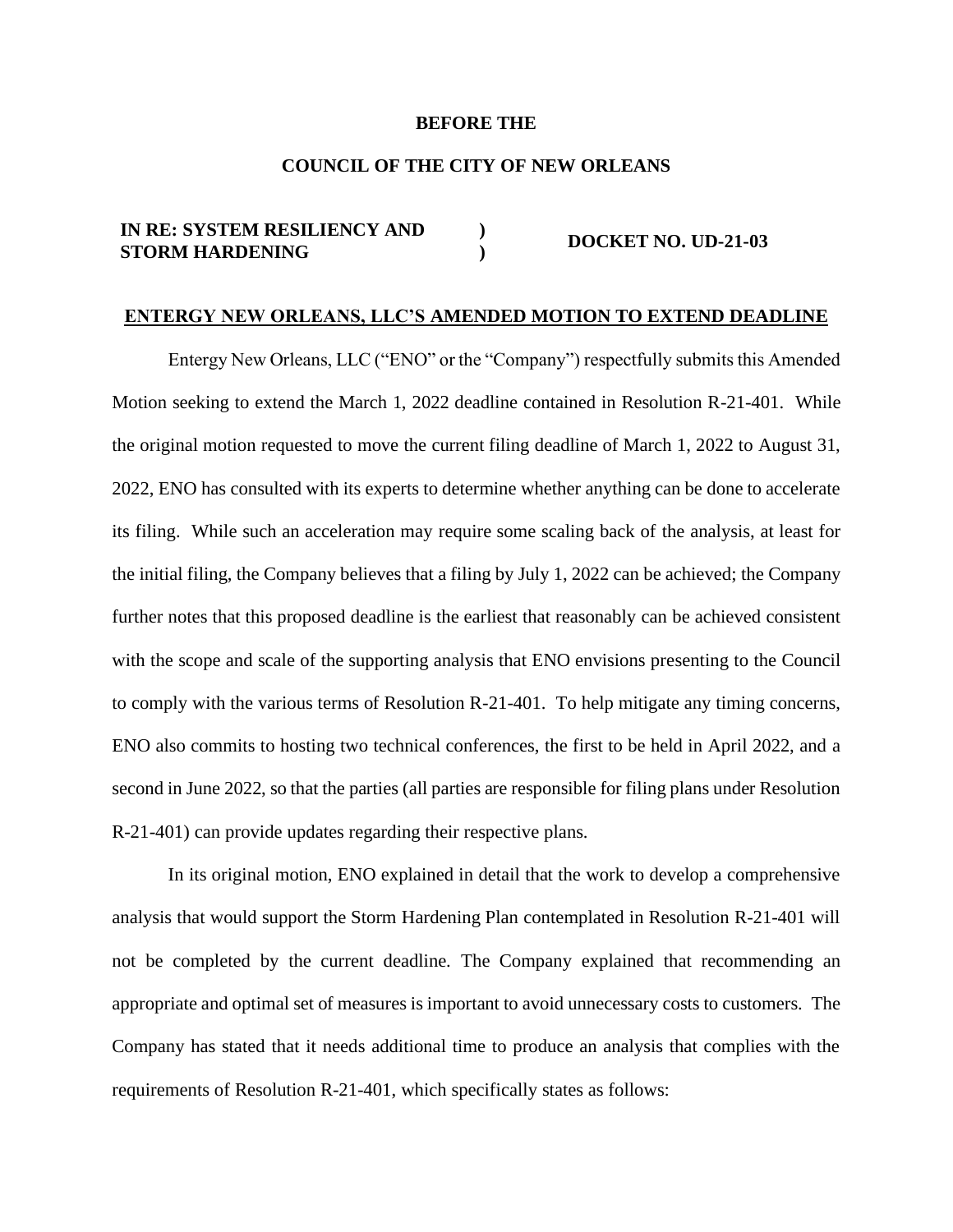6. **Parties** are directed to submit to the Council a system resiliency and storm hardening plan no later than March 1, 2022. **Such plans** should include: a. A detailed **explanation of the specific investments** to be made under the plans including a **proposed timeframe** for such investments; b. A detailed explanation and, as appropriate, calculations of the **benefits to be achieved** through each investment, and c. A detailed explanation of the **estimated costs of the plans** along with proposed **cost recovery mechanisms** and **rate impact calculations**

(emphasis added). To be clear, consistent with Resolution R-21-401, the Company's storm hardening and resiliency plan will be a prospective proposal for the consideration of the Council and parties that addresses each of the required elements. And as stated, the Company is in the process of developing new tools that consider thousands of storm scenarios and solution-sets that drive to desired levels of lower damage probabilities considering costs. The Company also stated that other efforts to develop Storm Hardening and Resiliency plans have taken much longer to complete, citing to a study performed by Sandia National Laboratories regarding New Orleans, which took nearly two years.

The Alliance for Affordable Energy ("AAE") and Greater New Orleans Interfaith Climate Coalition ("GNOICC") have objected to ENO's Motion, recommending a set of extremely onerous requirements to be placed on ENO before it has even made a filing, which would amount to an almost constant reporting obligation regarding a regulatory filing still under development. These burdensome requirements have never before been adopted by this Council, violate ENO's legal privileges, and are punitive to one particular party, ignoring the fact that other parties are also required to submit their own plans pursuant to Resolution R-21-401, which requires the "parties" to submit their own "plans." Moreover, once these filings are made, as is typically the case in Council proceedings, ENO expects that a procedural schedule will follow that provides a full and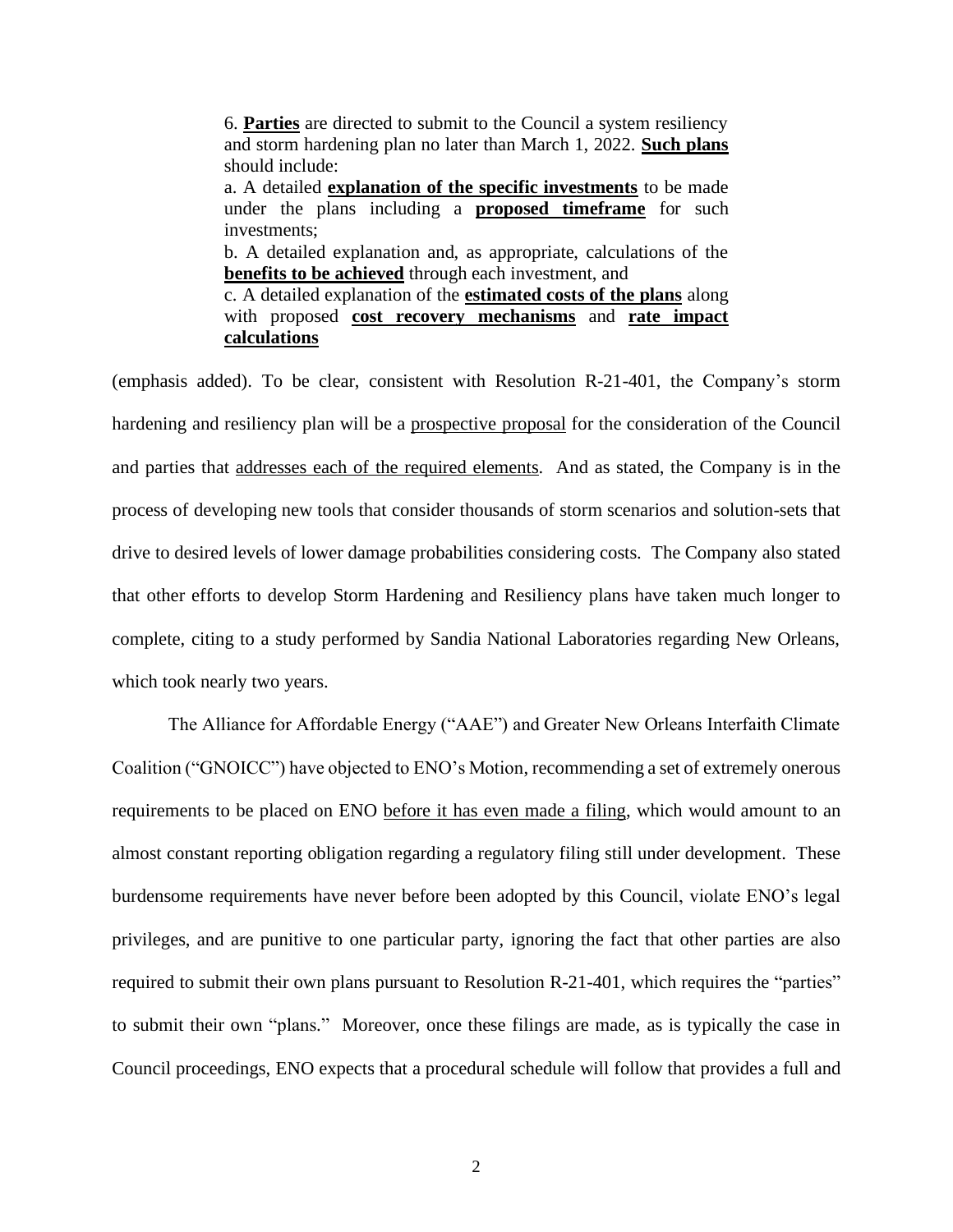fair opportunity for the parties to review any plans submitted and provide feedback and suggestions for alternatives for the Council's consideration.

Finally, in its original motion, ENO stated that it has already undertaken certain hardening projects that will be complete by the 2022 hurricane season and are expected to benefit ENO customers. To be clear, however, the referenced work was not done pursuant to any proposed storm hardening plan and resiliency plan, which has not yet been developed. The referenced work is aligned with other reliability investments and will be reflected in its 2022 FRP to be filed in April 2022, which is the appropriate docket for parties to review such investments.

Again, the level of analysis and expertise necessary to submit a comprehensive plan takes time to procure, develop, then produce results. While the original motion requested to move the current filing deadline of March 1, 2022 to August 31, 2022, ENO has consulted with its experts to determine whether anything can be done to accelerate its filing; and the Company believes that a filing by July 1, 2022 is the earliest deadline that reasonably can be achieved, consistent with the scope and scale of the analysis that ENO envisions presenting to the Council to comply with the various requirements of the resolution as quoted above. However, by modifying its request to meet an earlier date, the July 1, 2022 filing may not include factors external to the City of New Orleans and it may be necessary to supplement the filing with additional analysis in the weeks or months that follow. ENO will certainly strive to complete the analysis as diligently and as reasonably possible and present the most fulsome analysis reasonably possible by the July 1, 2022 date. In addition, as stated above, in order to ensure that progress is being made by all parties, the Company also commits to hosting two technical conferences, one in April 2022 and another in June 2022, where parties can provide updates regarding their respective storm hardening and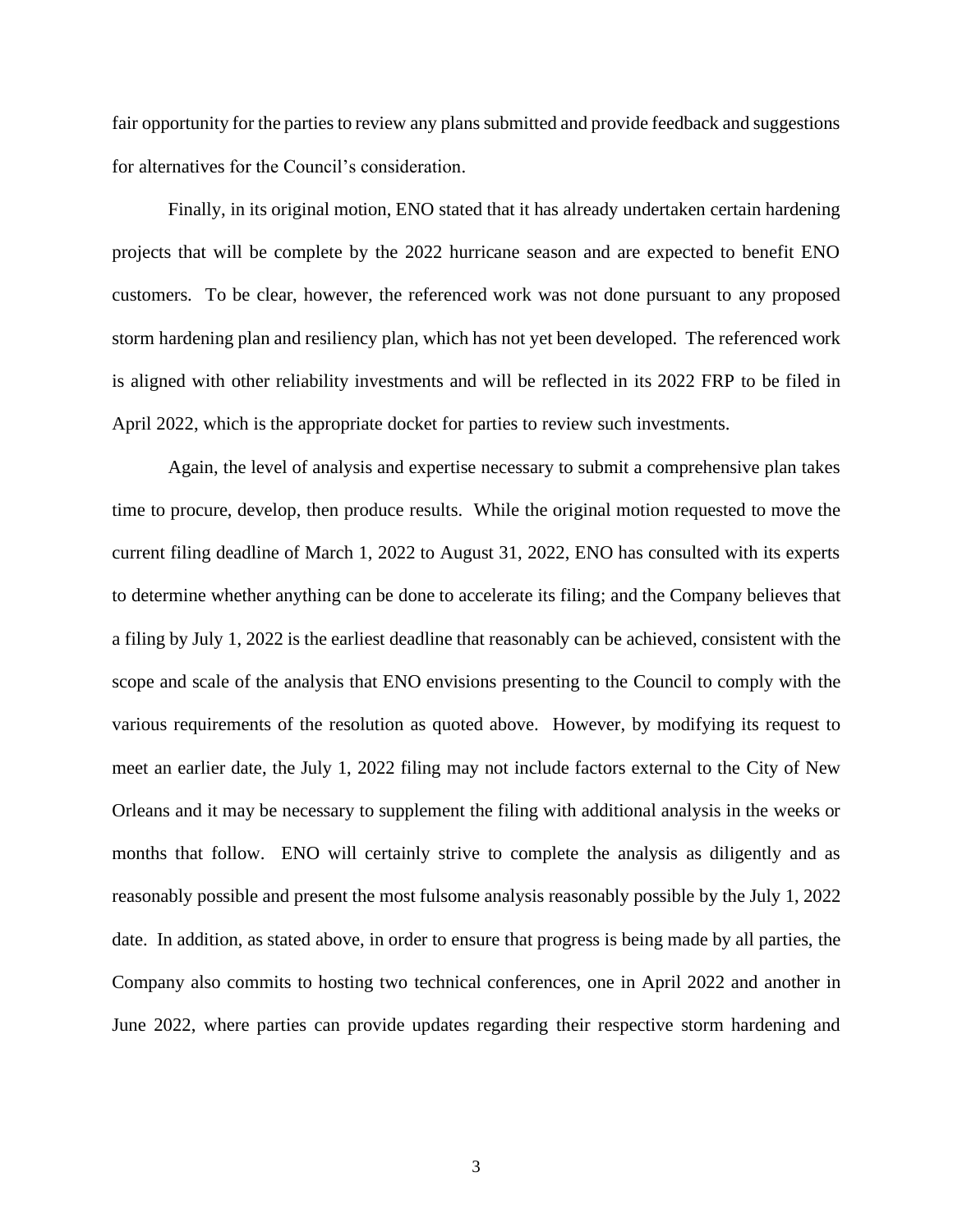resiliency plans. The specific dates for the technical conferences can be discussed and agreed to by the parties.

WHEREFORE, for the reasons set forth herein, ENO respectfully requests that its Amended Motion to extend the current deadline from March 1, 2022 to July 1, 2022 be granted, and that technical conferences in April 2022 and June 2022 be ordered, with the exact dates to be determined through discussions among the parties.

Respectfully submitted,

By:  $\qquad \qquad \qquad \qquad$ 

Brian L. Guillot, La. Bar #31759 Leslie LaCoste, La. Bar #38307 Entergy Services, LLC 639 Loyola Avenue, Mail Unit L-ENT-26E New Orleans, Louisiana 70113 Telephone: (504) 576-4122 Facsimile: (504) 576-5579 [bguill1@entergy.com](mailto:bguill1@entergy.com) [llacost@entergy.com](mailto:llacost@entergy.com)

**ATTORNEYS FOR ENTERGY NEW ORLEANS, LLC**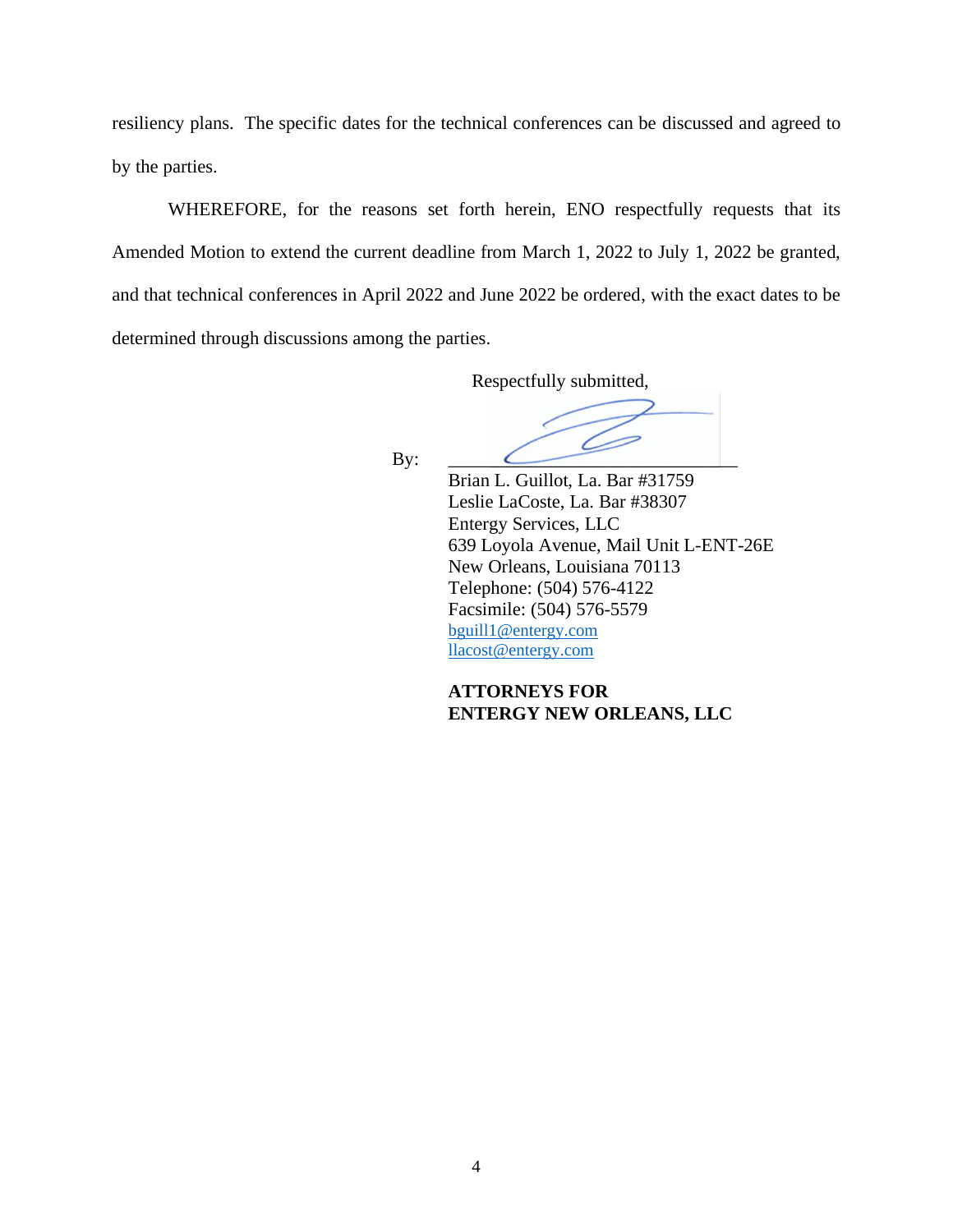### **CERTIFICATE OF SERVICE**

I hereby certify that I have this  $17<sup>th</sup>$  day of February, 2022, served the required number of copies of the foregoing pleading upon all other known parties of this proceeding individually and/or through their attorney of record or other duly designated individual, by:  $\boxtimes$  electronic mail,  $\Box$  facsimile,  $\Box$  hand delivery, and/or by depositing same with  $\Box$  overnight mail carrier, or  $\Box$  the United States Postal Service, postage prepaid.

Lora W. Johnson, CMC, LMMC Clerk of Council Council of the City of New Orleans City Hall, Room 1E09 1300 Perdido Street New Orleans, LA 70112

Andrew Tuozzolo CM Moreno Chief of Staff 1300 Perdido Street, Rm 2W40 New Orleans, LA 70112

Donesia D. Turner City Attorney Office City Hall, Room 5th Floor 1300 Perdido Street New Orleans, LA 70112

Jonathan M. Rhodes Director of Utilities, Mayor's Office City Hall-Room 2E04 1300 Perdido Street New Orleans, LA 70012

Clinton A. Vince, Esq. Presley R. Reed, Jr., Esq. Emma F. Hand, Esq. Adriana Velez-Leon Dee McGill Dentons US LLP 1900 K Street NW Washington, DC 20006

Erin Spears, Chief of Staff Bobbie Mason Christopher Roberts Council Utilities Regulatory Office City of New Orleans City Hall, Room 6E07 1300 Perdido Street New Orleans, LA 70112

Paul Harang Interim Council Chief of Staff New Orleans City Council City Hall, Room 1E06 1300 Perdido Street New Orleans, LA 70112

Norman White Department of Finance City Hall – Room 3E06 1300 Perdido Street New Orleans, LA 70112

Hon. Jeffrey S. Gulin 3203 Bridle Ridge Lane Lutherville, MD 21093

Basile J. Uddo J.A. "Jay" Beatmann, Jr. c/o Dentons US LLP 650 Poydras Street, Suite 2850 New Orleans, LA 70130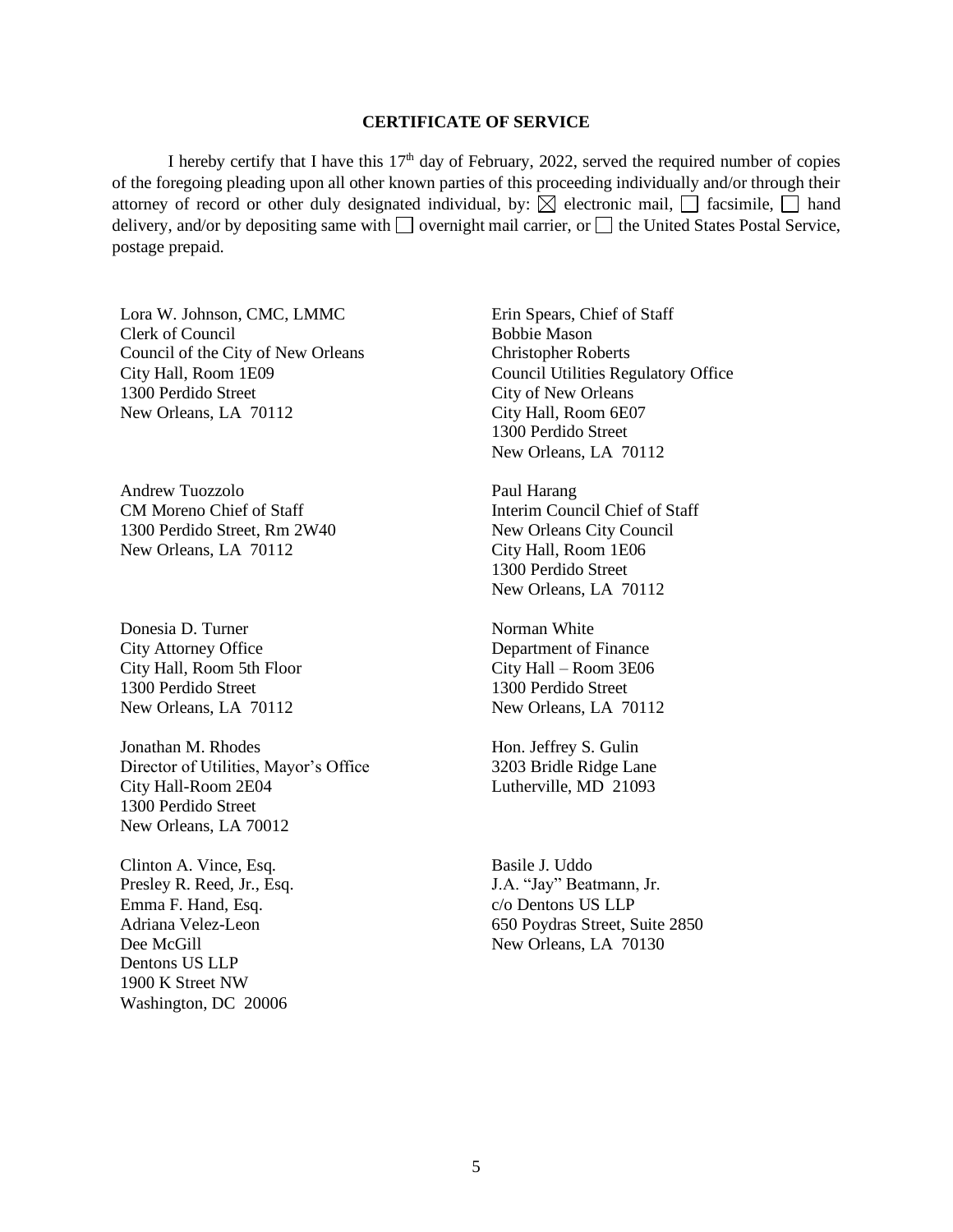Joseph W. Rogers Victor M. Prep Byron S. Watson Legend Consulting Group 6041 South Syracuse Way, Suite 105 Greenwood Village, CO 80111

Barbara Casey, Dir. Regulatory Operations Polly Rosemond Kevin T. Boleware Brittany Dennis Keith Wood Derek Mills Ross Thevenot Entergy New Orleans, LLC 1600 Perdido Street Mail Unit L-MAG-505B New Orleans, LA 70112

Joe Romano, III Tim Rapier Entergy Services, LLC Mail Unit L-ENT-4C 639 Loyola Avenue New Orleans, LA 70113

Katherine W. King Randy Young Kean Miller LLP 400 Convention Street, Suite 700 Post Office Box 3513 Baton Rouge, LA 70821-3513

Maurice Brubaker Brubaker & Associates, Inc. 16690 Swingley Ridge Road, Suite 140 Chesterfield, MO 63017

Yolanda Y. Grinstead, Esq. Edward M. Morris, Esq. Sewerage and Water Board New Orleans – Legal Dept. 625 St. Joseph Street, Room 201 New Orleans, Louisiana 70165

Courtney R. Nicholson Vice-President, Regulatory Affairs Entergy New Orleans, LLC Mail Unit L-MAG-505B 1600 Perdido Street New Orleans, LA 70112

Brian L. Guillot Leslie M. LaCoste Entergy Services, LLC Mail Unit L-ENT-26E 639 Loyola Avenue New Orleans, LA 70113

Vincent Avocato Entergy Services, LLC 10055 Grogan's Mill Road Parkwood II Bldg. Mail Unit T-PKWD-2A Suite 500, The Woodlands, TX 77380

Carrie R. Tournillon Kean Miller LLP 900 Poydras Street, Suite 3600 New Orleans, LA 70112

Jesse George Logan Atkinson Burke Sophie Zaken Alliance for Affordable Energy 4505 S. Claiborne Avenue New Orleans, La 70125

Pastor Gregory Manning President, Board of Directors of GNOICC 2021 S. Dupre Street New Orleans, Louisiana 70125